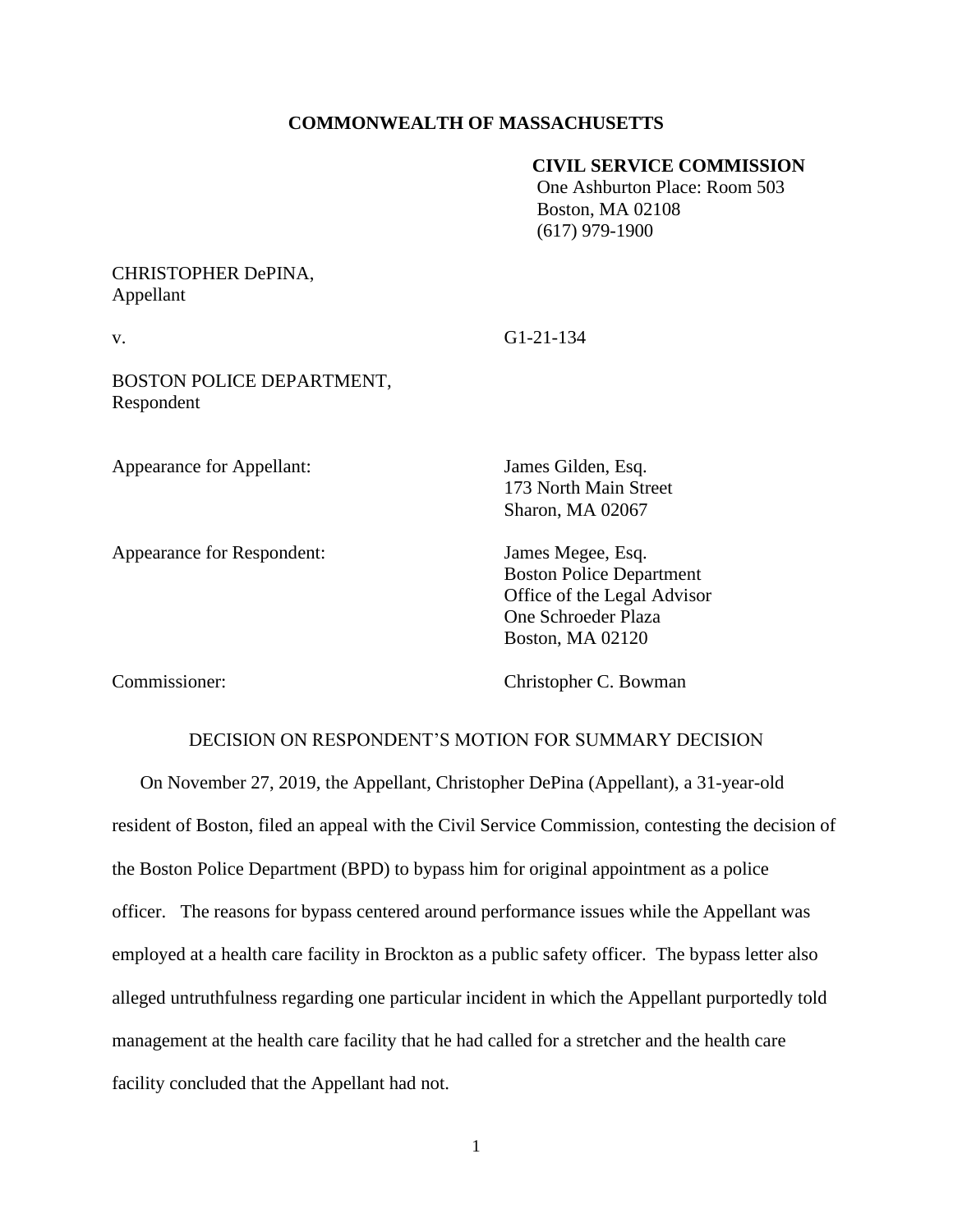On March 5, 2020, I held a full evidentiary hearing. At the conclusion of that hearing, I had a colloquy with counsel at which time I stated that: 1) the preponderance of evidence presented at the hearing did not support the untruthfulness allegation; and 2) the preponderance of evidence did support that the Appellant struggled with performance-related issues at the health care facility, employment that had ended approximately five years prior. Since the Appellant was likely to be considered for appointment in a subsequent hiring cycle, I encouraged the parties to consider: a) removing the untruthfulness charge from the bypass letter; b) the Appellant withdrawing his appeal; and c) the Appellant being considered in a future hiring cycle, which likely would not require relief by the Commission. The untruthfulness allegation was subsequently removed from the bypass letter. The Appellant withdrew his appeal and was indeed considered as part of a subsequent hiring cycle, which is the subject of the instant appeal.

On July 29, 2021, the Appellant filed a second bypass appeal with the Commission, contesting the BPD's decision to bypass him for appointment for police officer on July 17, 2021. On August 31, 2021, I held a remote pre-hearing conference which was attended by the Appellant, his counsel, and counsel for the BPD. As part of the pre-hearing conference, the parties stipulated to the following:

- A. On March 23, 2019, the Appellant took the civil service examination for police officer and received a score of 93 or 94.
- B. On September 1, 2019, the state's Human Resources Division (HRD) established an eligible list for police officer.
- C. On January 15, 2021, the Appellant's name appeared on Certification No. 07505.
- D. On July 12, 2021, the Appellant was bypassed for appointment.

2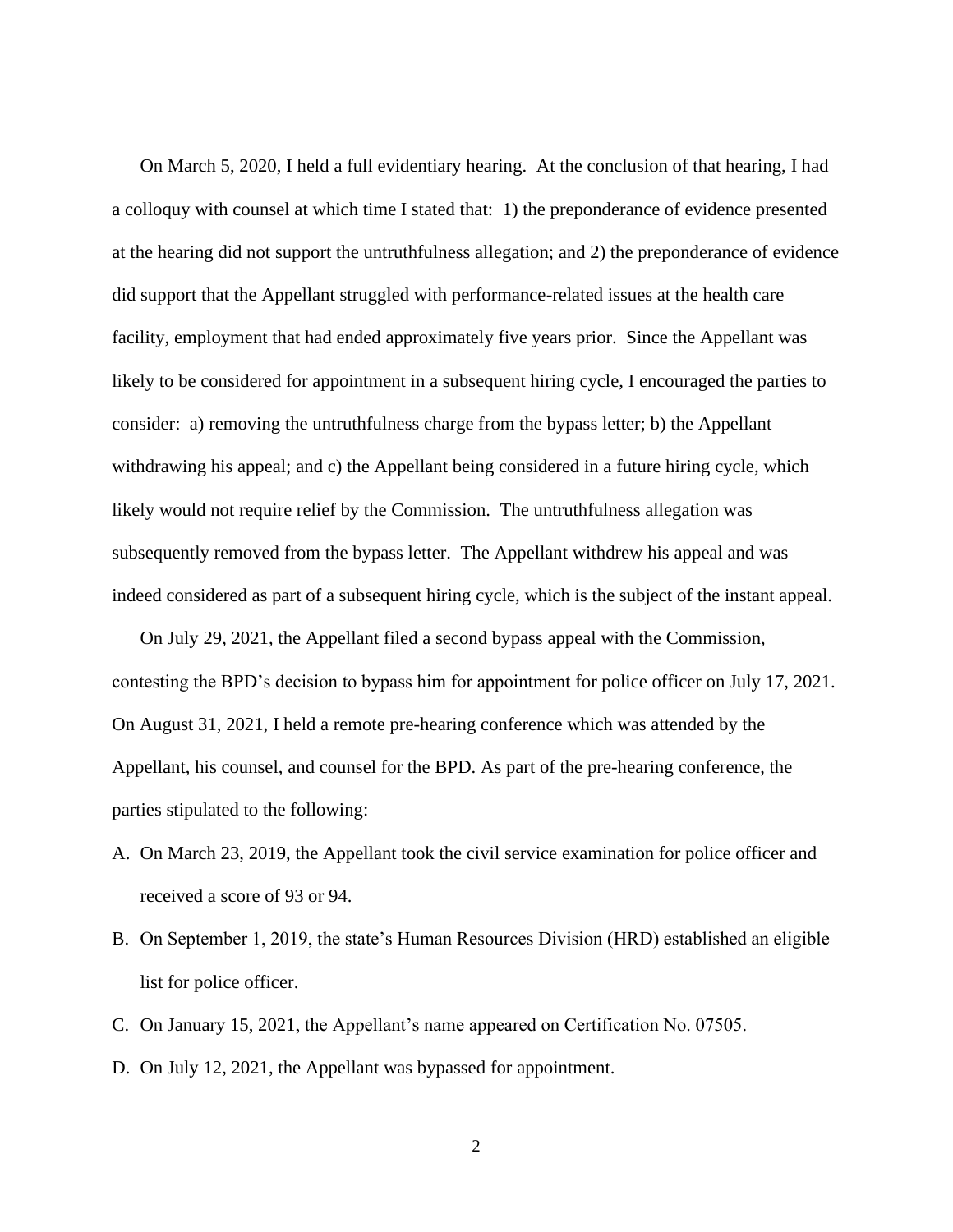E. On July 29, 2021, the Appellant filed a timely appeal with the Commission.

At the pre-hearing conference, the BPD reviewed the reasons for bypass in the most recent hiring cycle, which included the Appellant's poor performance at the health care facility, in addition to two (2) other alleged reasons. First, the BPD stated that the Appellant's employment after the health care facility, at a security company, showed poor performance and misconduct, including: several instances of the Appellant calling out of work, late arrivals, and one instance of a no call, no show. According to the BPD, the security company also produced a corrective action notice dated December 27, 2018, which, according to the BPD, the Appellant failed to disclose to the BPD during this hiring cycle. Second, the BPD reviewed the Appellant's 2020 application for employment to the New Bedford Police Department. According to the New Bedford Police Department, the Appellant failed to list another prior employer [hereafter Security Company II] from which he was also terminated (this time in 2013). At the prehearing, the BPD left open the possibility that the Appellant's failure to disclose his termination from Security Company II was a negligent omission, as opposed to an instance of untruthfulness.

At the pre-hearing conference, the Appellant stated that he had subsequently been hired as a safety specialist in a local school system and that he was scheduled for an interview for a public sector EMS position later that day. I asked the Appellant if, as part of the most recent EMS application process, which commenced after he became aware of the reasons for non-selection in New Bedford, he had disclosed to the potential employer that he had been terminated from Security Company II. He indicated that he believed he had provided all information requested by the potential employer.

Prior to determining the procedural next steps of the appeal, I asked the parties to provide the following information to the Commission, if possible:

3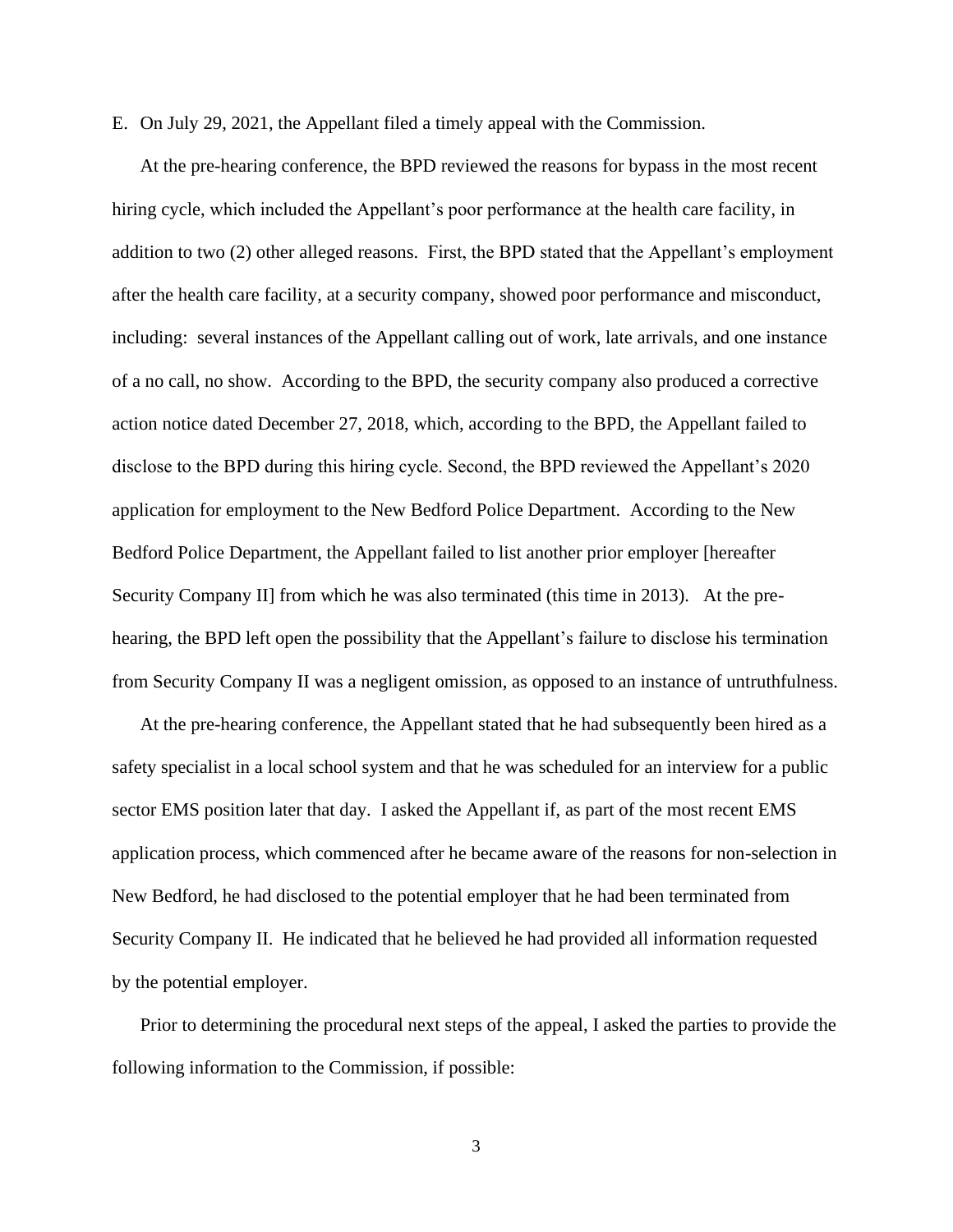- a. A copy of the Appellant's application for the EMS position.
- b. A copy of the Appellant's application to the New Bedford Police Department.
- c. A copy of the Appellant's most recent application to the Boston Police Department.
- d. A copy of the most recent background investigation completed by the Boston Police Department.

On January 7 and 11, 2022, the BPD provided the Commission with all of the requested information, including the (very) recent EMS application. Based on my review of that information, it appears that the Appellant did not list Security Company II, from which he was terminated, on the EMS application. I subsequently provided counsel for the Appellant with an opportunity to rebut my observations and conclusions, to which counsel responded: "I do not believe that Appellant listed [Security Company II] on his [EMS] application." The BPD subsequently filed a Motion for Summary Decision and the Appellant did not file an opposition. *Motion for Summary Decision Standard*

When a party is of the opinion there is no genuine issue of fact relating to all or part of a claim or defense and he or she is entitled to prevail as a matter of law, the Party may move, with or without supporting affidavits, for summary decision on the claim or defense. 801 CMR 1.01(7)(h). These motions are decided under the well-recognized standards for summary disposition as a matter of law—i.e., "viewing the evidence in the light most favorable to the nonmoving party", the substantial and credible evidence established that the non-moving party has "no reasonable expectation" of prevailing on at least one "essential element of the case", and has not rebutted this evidence by "plausibly suggesting" the existence of "specific facts" to raise "above the speculative level" the existence of a material factual dispute requiring an evidentiary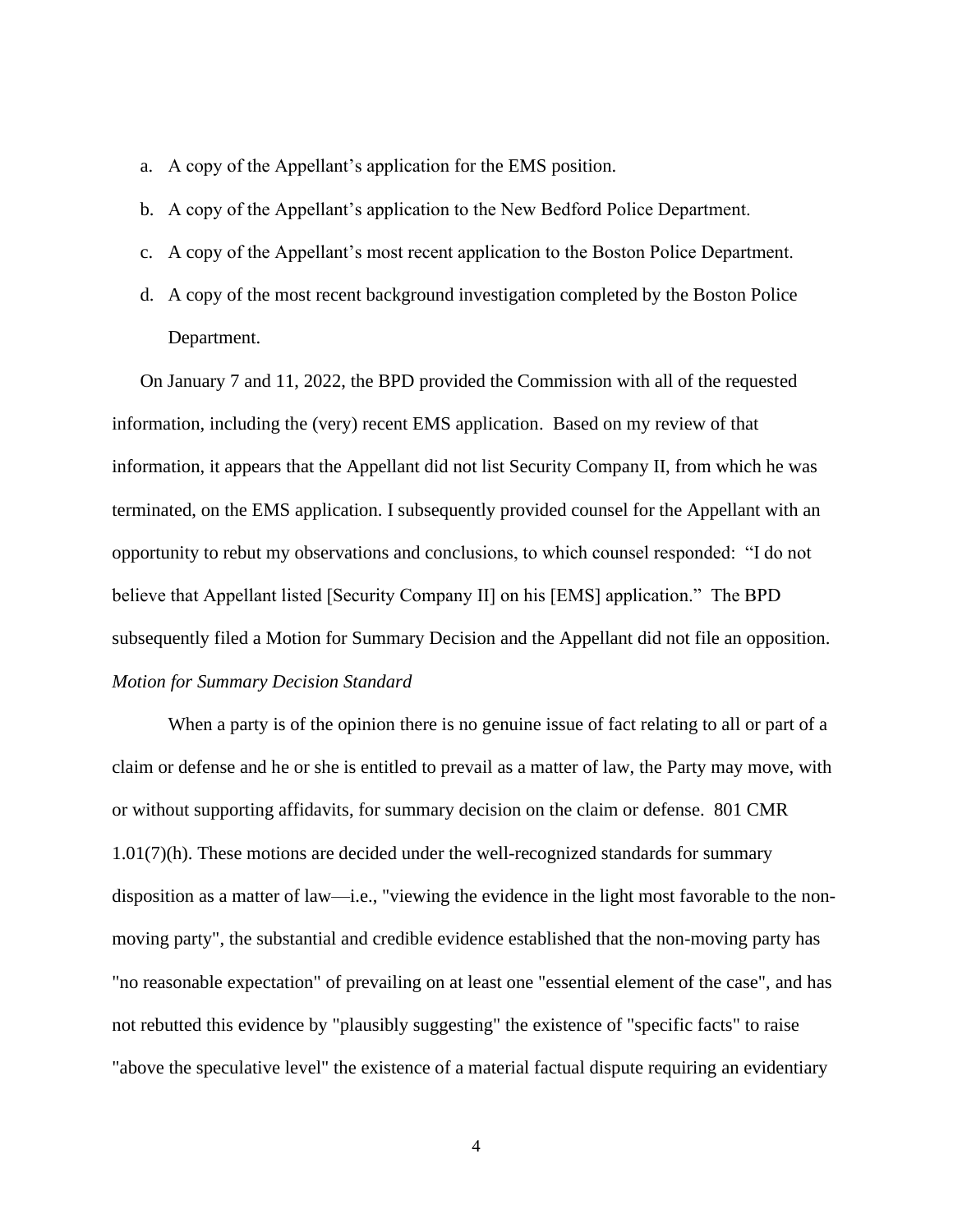hearing. See e.g., Lydon v. Massachusetts Parole Board, 18 MCSR 216 (2005). Accord Milliken & Co., v. Duro Textiles LLC, [451 Mass. 547,](http://sll.gvpi.net/document.php?field=jd&value=sjcapp:451_mass._547) 550 n.6 (2008); Maimonides School v. Coles, 71 Mass. App. Ct. 240, 249 (2008). See also Iannacchino v. Ford Motor Company, [451 Mass. 623,](http://sll.gvpi.net/document.php?field=jd&value=sjcapp:451_mass._623) 635-636 (2008) (discussing standard for deciding motions to dismiss); cf. R.J.A. v. K.A.V., [406](http://sll.gvpi.net/document.php?field=jd&value=sjcapp:406_mass._698)  [Mass. 698](http://sll.gvpi.net/document.php?field=jd&value=sjcapp:406_mass._698) (1990) (factual issues bearing on plaintiff's standing required denial of motion to dismiss).

#### *Applicable Civil Service Law and Rules*

The core mission of Massachusetts civil service law is to enforce "basic merit principles" for "recruiting, selecting and advancing of employees on the basis of their relative ability, knowledge and skills" and "assuring that all employees are protected against coercion for political purposes, and are protected from arbitrary and capricious actions." G.L. c. 31, §1. See, e.g., Massachusetts Ass'n of Minority Law Enforcement Officers v. Abban, 434 Mass. 256, 259 (2001); MacHenry v. Civil Serv. Comm'n, 40 Mass. App. Ct. 632, 635 (1995), rev. den., 423 Mass. 1106 (1996).

Original and promotional appointments of civil service employees are made from a list of candidates, called a "certification", wherein names are ranked in the order in which they appear on the applicable civil service "eligible list", using what is called the 2n+1 formula. G.L. c. 31, §§ 6 through 11, 16 through 27; Personnel Administration Rules, PAR.09. An appointing authority must provide specific, written reasons – positive or negative, or both -- consistent with basic merit principles – for bypassing a higher ranked candidate in favor of a lower ranked one. G.L. c. 31, § 27; PAR.08(4).

A person may appeal a bypass decision under G.L. c. 31, § 2(b) for de novo review by the Commission. The Commission's role is to determine whether the appointing authority has shown,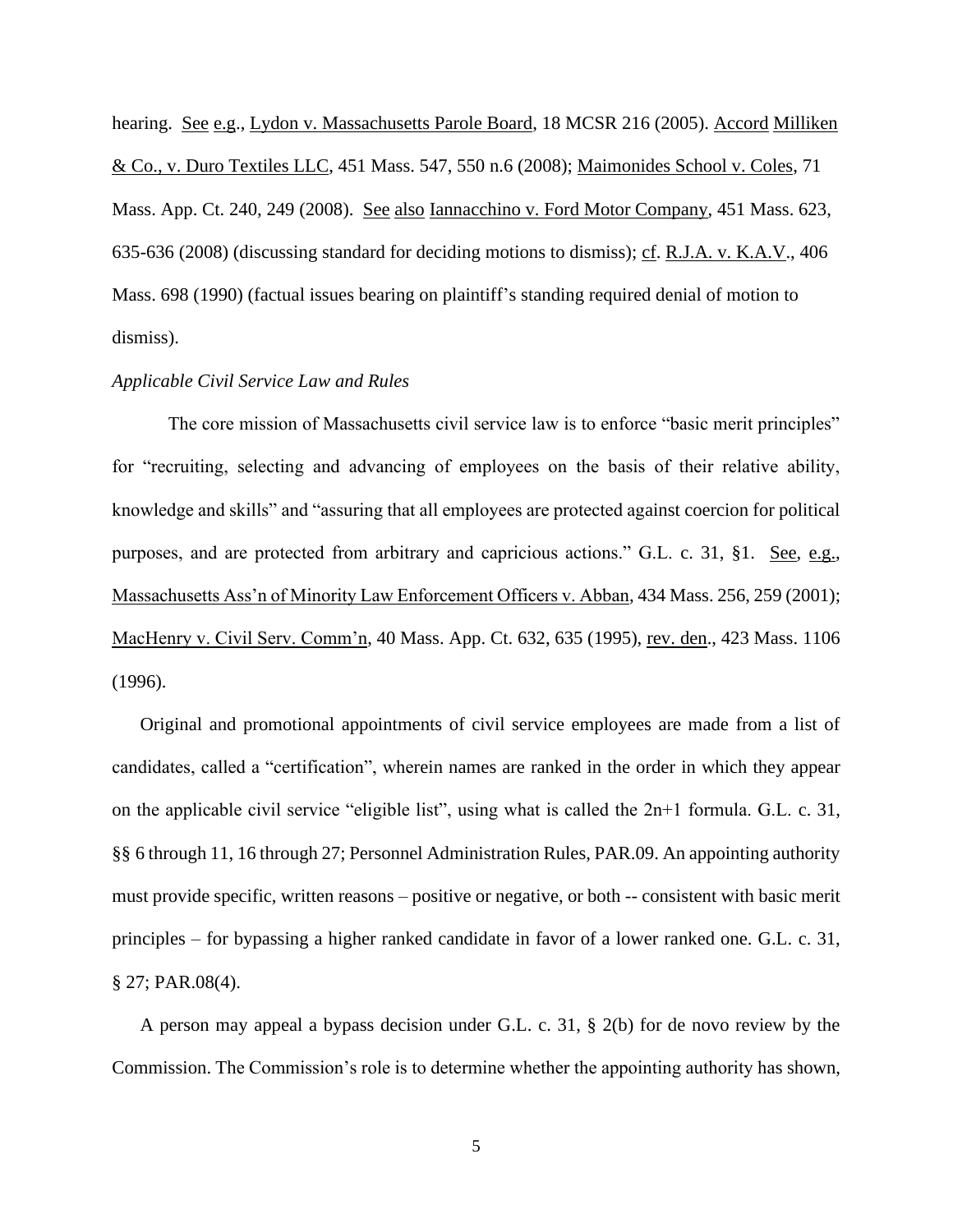by a preponderance of the evidence, that it has "reasonable justification" for the bypass after an "impartial and reasonably thorough review" of the relevant background and qualifications bearing on the candidate's present fitness to perform the duties of the position. Boston Police Dep't v. Civil Service Comm'n, 483 Mass. 461, 474-78 (2019); Police Dep't of Boston v. Kavaleski, 463 Mass. 680, 688-89 (2012); Beverly v. Civil Service Comm'n, 78 Mass. App. Ct. 182, 187 (2010); Leominster v. Stratton, 58 Mass. App. Ct. 726, 727-28 (2003).

"Reasonable justification . . . means 'done upon adequate reasons sufficiently supported by credible evidence, when weighed by an unprejudiced mind, guided by common sense and by correct rules of law'". Brackett v. Civil Service Comm'n, 447 Mass. 233, 243 (2006); Commissioners of Civil Service v. Municipal Ct., 359 Mass. 211, 214 (1971) and cases cited. See also Mayor of Revere v. Civil Service Comm'n, 31 Mass. App. Ct. 315, 321 (1991) (bypass reasons "more probably than not sound and sufficient").

The governing statute, G.L. c. 31, gives the Commission's de novo review "broad scope to evaluate the legal basis of the appointing authority's action" and it is not necessary that the Commission find that the appointing authority acted "arbitrarily and capriciously." City of Cambridge v. Civil Service Comm'n, 43 Mass. App. Ct. 300, 303-305, rev. den., 428 Mass. 1102 (1997). The commission ". . . cannot substitute its judgment about a *valid* exercise of *discretion based on merit or policy considerations* by an appointing authority" but, when there are *"overtones of political control or objectives unrelated to merit standards or neutrally applied public policy*, then the occasion is appropriate for intervention by the commission." Id. (*emphasis added*). See also Town of Brookline v. Alston, 487 Mass. 278 (2021) (analyzing broad scope of the Commission's jurisdiction to enforce basic merit principles under civil service law).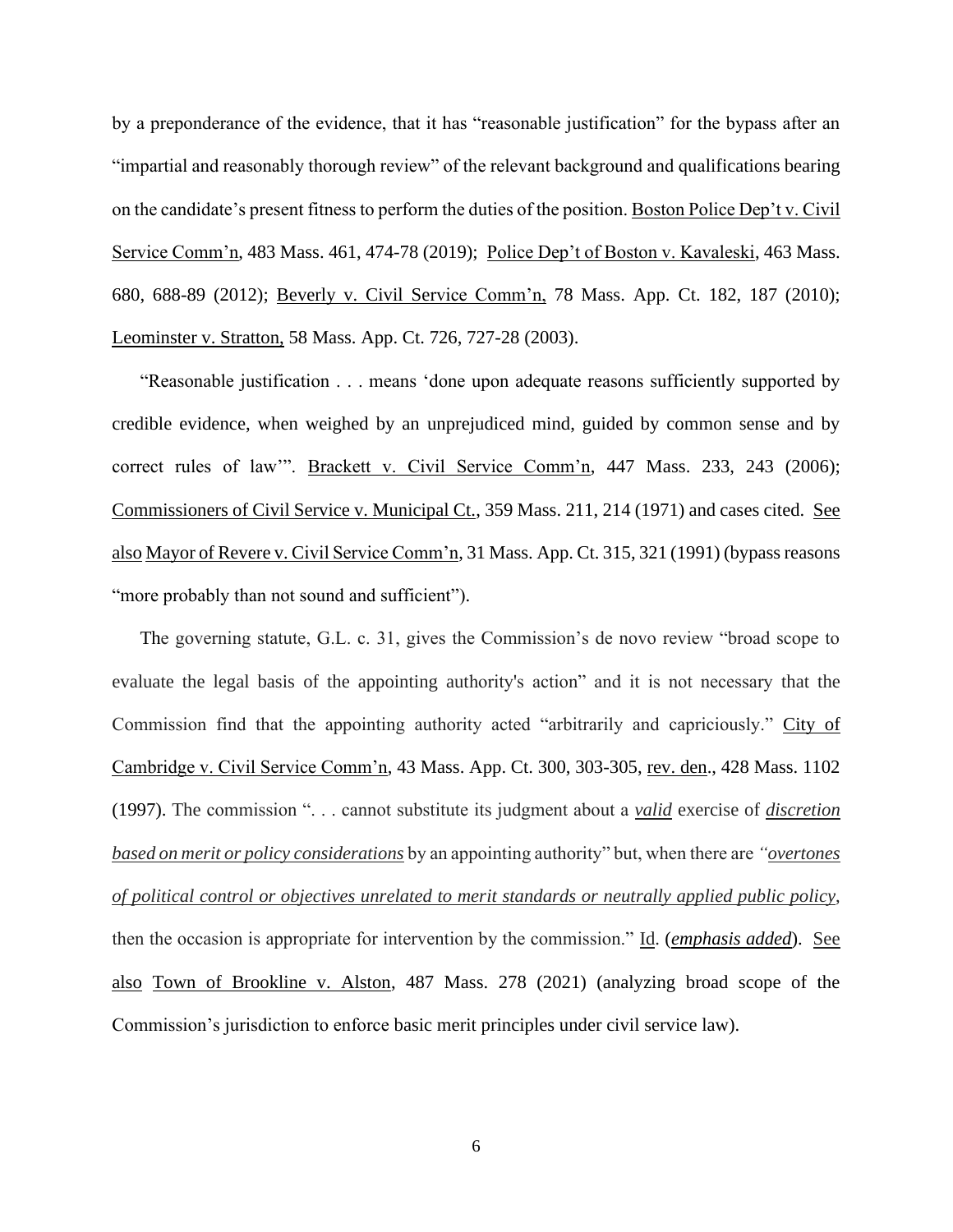Law enforcement officers are vested with considerable power and discretion and must be held to a high standard of conduct:

"Police officers are not drafted into public service; rather they compete for their positions. In accepting employment by the public, they implicitly agree that they will not engage in conduct which calls into question their ability and fitness to perform their official responsibilities."

Police Comm'r of Boston v. Civil Service Comm'n, 22 Mass. App. Ct. 364, 371, rev. den. 398

Mass. 1103 (1986).

#### *Analysis*

I have thoroughly reviewed all of the records provided by the BPD, including the background investigation and all other information on which the BPD relied on in bypassing the Appellant. Standing alone, the Appellant's repeated failure to list the name of a former employer from which he was terminated on applications for public safety positions is a valid reason for the BPD to bypass the Appellant for appointment as a police officer. This lack of candor is also coupled with unrebutted evidence of performance issues. As referenced in the BPD's motion, what is most troubling here is that the Appellant was clearly on notice after his previous bypass appeal that candor in the application process was of paramount importance. Yet, the Appellant continued to apply for additional public safety jobs withholding negative information about a former employer. Although the EMS application was not available to the BPD at the time of its bypass decision, and was not included in the reasons for bypass, I take notice that this additional instance of a material omission on another employment application provides undisputed evidence that infers that the Appellant has little likelihood to establish that his pattern of omissions can be attributable to good faith, honest mistakes.